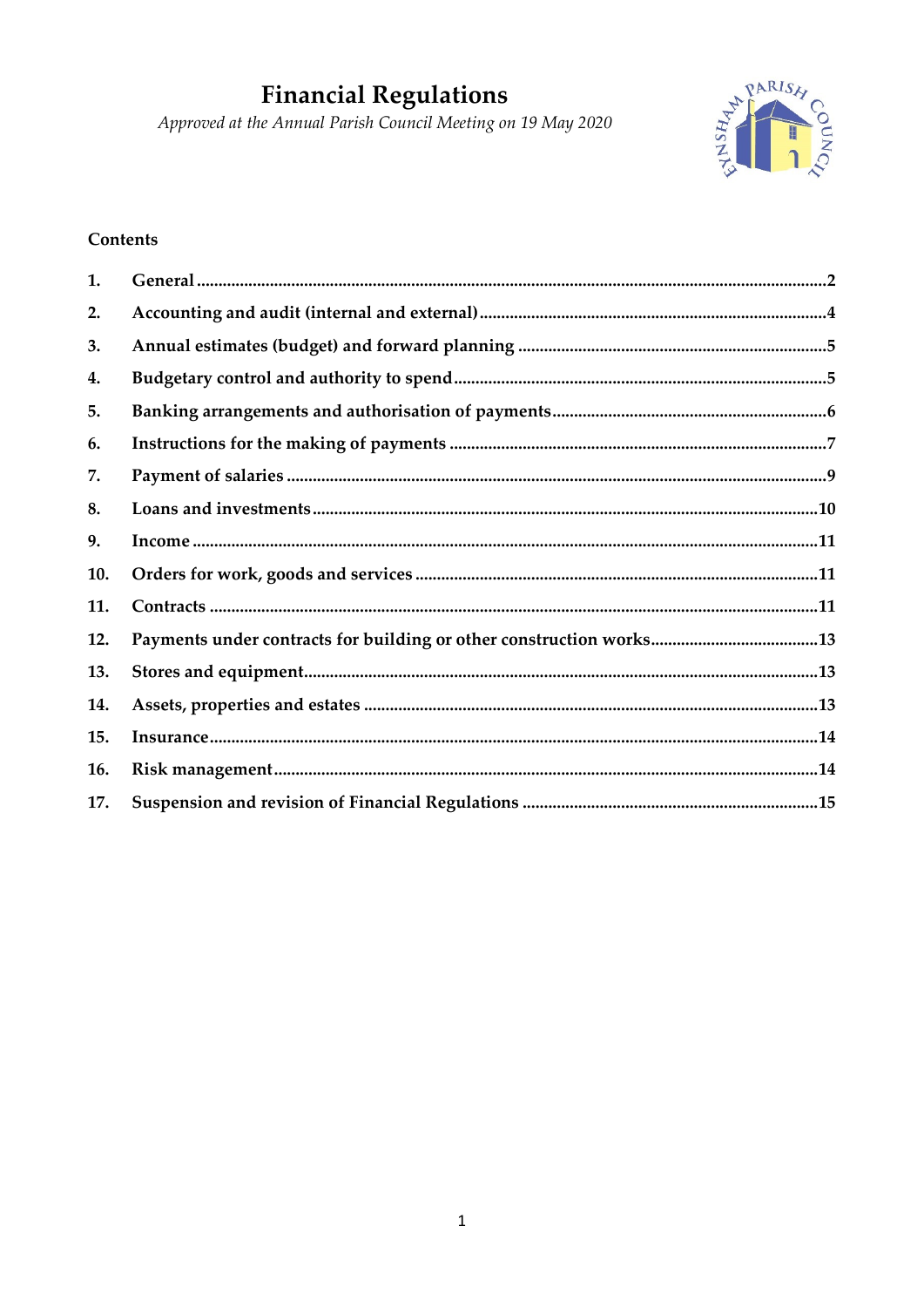## <span id="page-1-0"></span>**1. General**

- 1.1. These financial regulations govern the conduct of financial management by the council and may only be amended or varied by resolution of the council. Financial regulations are one of the council's three governing policy documents providing procedural guidance for members and officers. Financial regulations must be observed in conjunction with the council's standing orders<sup>1</sup> and any individual financial regulations relating to contracts.
- 1.2. The council is responsible in law for ensuring that its financial management is adequate and effective and that the council has a sound system of internal control which facilitates the effective exercise of the council's functions, including arrangements for the management of risk.
- 1.3. The council's accounting control systems must include measures:
- for the timely production of accounts;
- that provide for the safe and efficient safeguarding of public money;
- to prevent and detect inaccuracy and fraud; and
- identifying the duties of officers.
- 1.4. These financial regulations demonstrate how the council meets these responsibilities and requirements.
- 1.5. At least once a year, prior to approving the Annual Governance Statement, the council must review the effectiveness of its system of internal control which shall be in accordance with proper practices.
- 1.6. Deliberate or wilful breach of these Regulations by an employee may give rise to disciplinary proceedings.
- 1.7. Members of council are expected to follow the instructions within these Regulations and not to entice employees to breach them. Failure to follow instructions within these Regulations brings the office of councillor into disrepute.
- 1.8. The Responsible Financial Officer (RFO) holds a statutory office to be appointed by the council.
- 1.9. The RFO;
- acts under the policy direction of the council;
- administers the council's financial affairs in accordance with all Acts, Regulations and proper practices;
- determines on behalf of the council its accounting records and accounting control systems;
- ensures the accounting control systems are observed;
- maintains the accounting records of the council up to date in accordance with proper practices;
- assists the council to secure economy, efficiency and effectiveness in the use of its resources; and
- produces financial management information as required by the council.

<sup>1</sup> Model Standing Orders for Councils (2018 Edition) is available from NALC (©NALC 2018)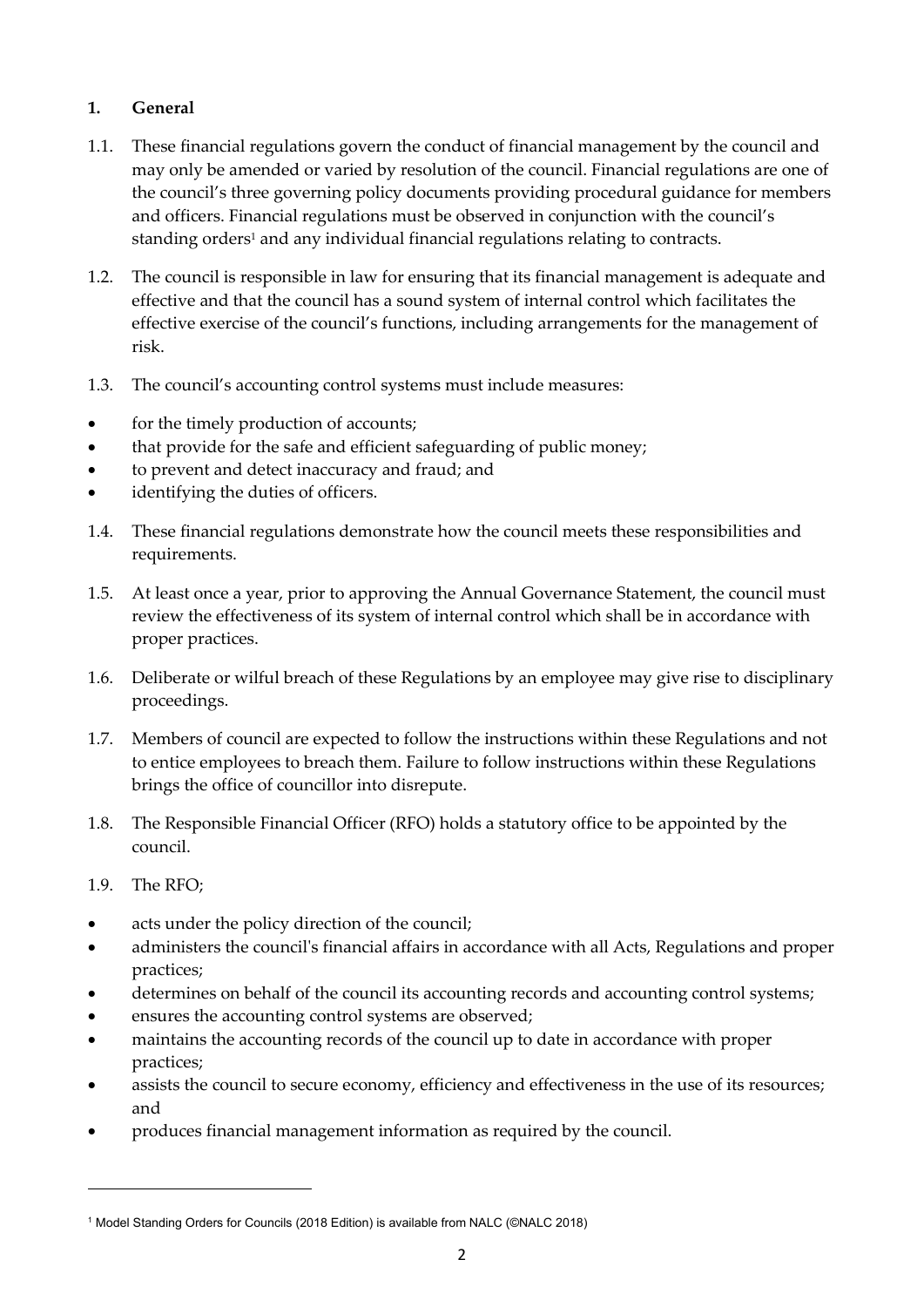- 1.10. The accounting records determined by the RFO shall be sufficient to show and explain the council's transactions and to enable the RFO to ensure that any income and expenditure account and statement of balances, or record of receipts and payments and additional information, as the case may be, or management information prepared for the council from time to time comply with the Accounts and Audit Regulations.
- 1.11. The accounting records determined by the RFO shall in particular contain:
- entries from day to day of all sums of money received and expended by the council and the matters to which the income and expenditure or receipts and payments account relate;
- a record of the assets and liabilities of the council; and
- wherever relevant, a record of the council's income and expenditure in relation to claims made, or to be made, for any contribution, grant or subsidy.
- 1.12. The accounting control systems determined by the RFO shall include:
- procedures to ensure that the financial transactions of the council are recorded as soon as reasonably practicable and as accurately and reasonably as possible;
- procedures to enable the prevention and detection of inaccuracies and fraud and the ability to reconstruct any lost records;
- identification of the duties of officers dealing with financial transactions and division of responsibilities of those officers in relation to significant transactions;
- procedures to ensure that uncollectable amounts, including any bad debts are not submitted to the council for approval to be written off except with the approval of the RFO and that the approvals are shown in the accounting records; and
- measures to ensure that risk is properly managed.
- 1.13. The council is not empowered by these Regulations or otherwise to delegate certain specified decisions. In particular any decision regarding:
- setting the final budget or the precept (council tax requirement);
- approving accounting statements;
- approving an annual governance statement;
- borrowing;
- writing off bad debts;
- declaring eligibility for the General Power of Competence; and
- addressing recommendations in any report from the internal or external auditors, shall be a matter for the full council only.

### 1.14. In addition, the council must:

- determine and keep under regular review the bank mandate for all council bank accounts;
- approve any grant or a single commitment in excess of £2,000; and
- in respect of the annual salary for any employee have regard to recommendations about annual salaries of employees made by the relevant committee in accordance with its terms of reference.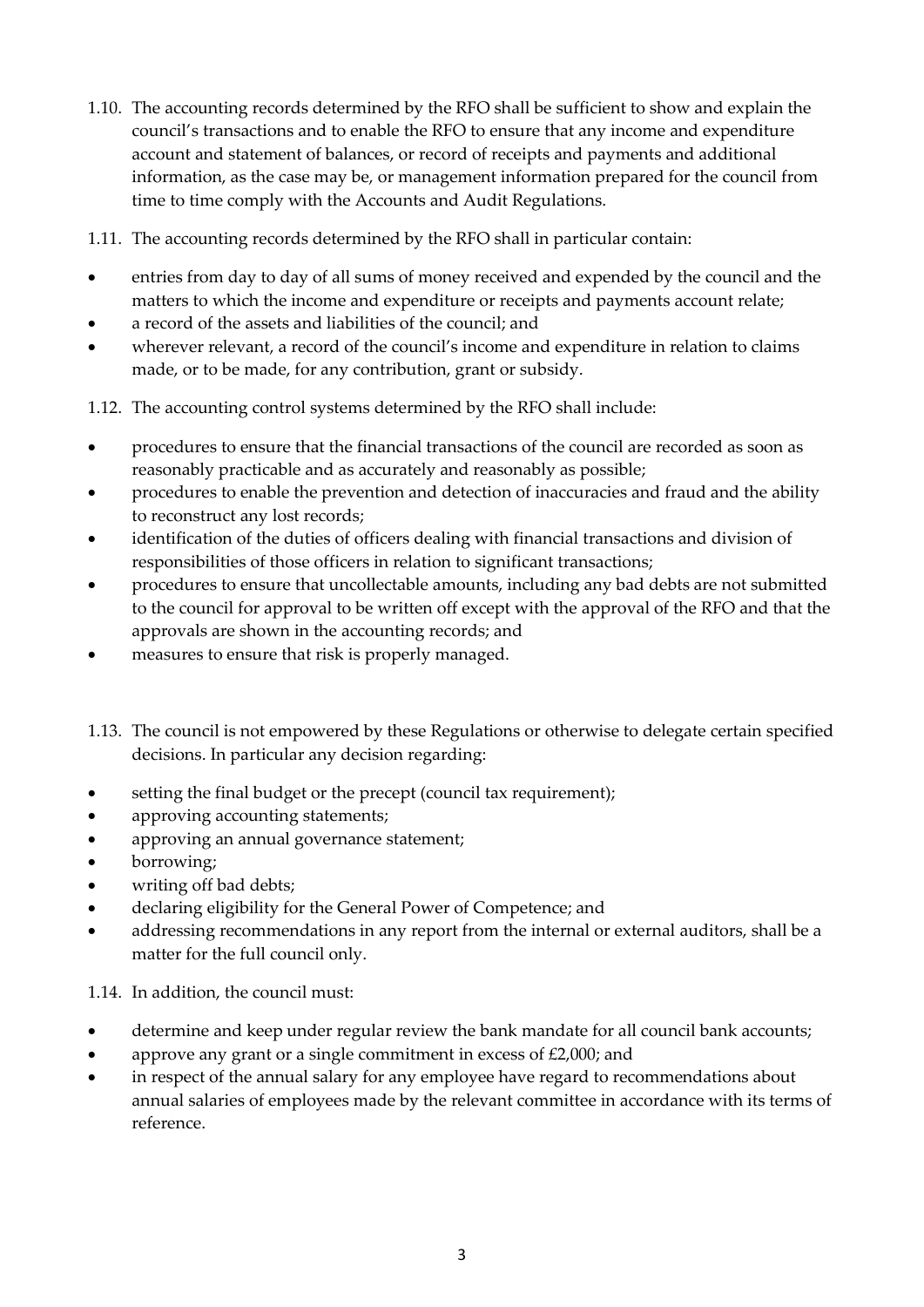1.15. In these financial regulations, references to the Accounts and Audit Regulations or 'the regulations' shall mean the regulations issued under the provisions of section 27 of the Audit Commission Act 1998, or any superseding legislation, and then in force unless otherwise specified.

In these financial regulations the term 'proper practice' or 'proper practices' shall refer to guidance issued in *Governance and Accountability for Local Councils - a Practitioners' Guide (England)* issued by the Joint Practitioners Advisory Group (JPAG), available from the websites of NALC and the Society for Local Council Clerks (SLCC).

## <span id="page-3-0"></span>**2. Accounting and audit (internal and external)**

- 2.1. All accounting procedures and financial records of the council shall be determined by the RFO in accordance with the Accounts and Audit Regulations, appropriate guidance and proper practices.
- 2.2. On a regular basis, at least once in each quarter, and at each financial year end, a member other than the Chairman [or a cheque signatory] shall be appointed to verify bank reconciliations (for all accounts) produced by the RFO. The member shall sign the reconciliations and the original bank statements (or similar document) as evidence of verification. This activity shall on conclusion be reported, including any exceptions, to and noted by the council.
- 2.3. The RFO shall complete the annual statement of accounts, annual report, and any related documents of the council contained in the Annual Return (as specified in proper practices) as soon as practicable after the end of the financial year and having certified the accounts shall submit them and report thereon to the council within the timescales set by the Accounts and Audit Regulations.
- 2.4. The council shall ensure that there is an adequate and effective system of internal audit of its accounting records, and of its system of internal control in accordance with proper practices. Any officer or member of the council shall make available such documents and records as appear to the council to be necessary for the purpose of the audit and shall, as directed by the council, supply the RFO, internal auditor, or external auditor with such information and explanation as the council considers necessary for that purpose.
- 2.5. The internal auditor shall be appointed by and shall carry out the work in relation to internal controls required by the council in accordance with proper practices.
- 2.6. The internal auditor shall:
- be competent and independent of the financial operations of the council;
- report to council in writing, or in person, on a regular basis with a minimum of one annual written report during each financial year;
- to demonstrate competence, objectivity and independence, be free from any actual or perceived conflicts of interest, including those arising from family relationships; and
- has no involvement in the financial decision making, management or control of the council
- 2.7. Internal or external auditors may not under any circumstances:
- perform any operational duties for the council;
- initiate or approve accounting transactions; or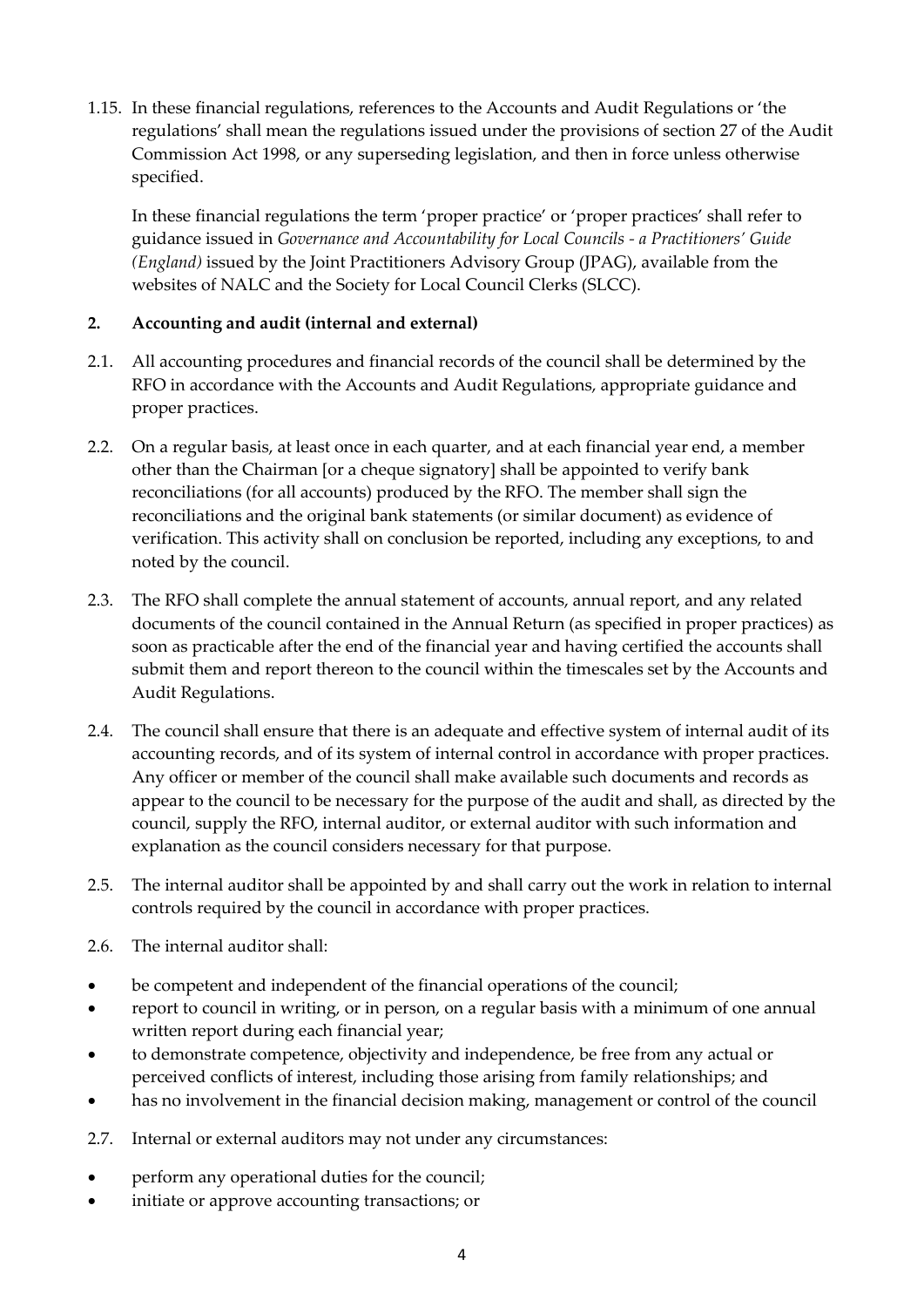- direct the activities of any council employee, except to the extent that such employees have been appropriately assigned to assist the internal auditor.
- 2.8. For the avoidance of doubt, in relation to internal audit the terms 'independent' and 'independence' shall have the same meaning as is described in proper practices.
- 2.9. The RFO shall make arrangements for the exercise of electors' rights in relation to the accounts including the opportunity to inspect the accounts, books, and vouchers and display or publish any notices and statements of account required by Audit Commission Act 1998, or any superseding legislation, and the Accounts and Audit Regulations.
- 2.10. The RFO shall, without undue delay, bring to the attention of all councillors any correspondence or report from internal or external auditors.

## <span id="page-4-0"></span>**3. Annual estimates (budget) and forward planning**

- 3.1. The RFO must each year, by no later than December, prepare detailed estimates of all receipts and payments including the use of reserves and all sources of funding for the following financial year in the form of a budget to be considered by the council.
- 3.2. The council shall consider annual budget proposals in relation to the council's forecast of revenue and capital receipts and payments including recommendations for the use of reserves and sources of funding and update the forecast accordingly.
- 3.3. The council shall fix the precept (council tax requirement), and relevant basic amount of council tax to be levied for the ensuing financial year not later than by the end of January each year. The RFO shall issue the precept to the billing authority and shall supply each member with a copy of the approved annual budget.
- 3.4 The approved annual budget shall form the basis of financial control for the ensuing year.

## <span id="page-4-1"></span>**4. Budgetary control and authority to spend**

- 4.1. Expenditure on revenue items may be authorised up to the amounts included for that class of expenditure in the approved budget. This authority is to be determined by:
- the council for all items over  $£2,000;$
- the Clerk, in conjunction with Chairman of Council or Chairman of the appropriate committee, for any items below £2000.

Such authority is to be evidenced by a minute or by an authorisation slip duly signed by the Clerk, and where necessary also by the appropriate Chairman.

Contracts may not be disaggregated to avoid controls imposed by these regulations.

- 4.2. No expenditure may be authorised that will exceed the amount provided in the revenue budget for that class of expenditure other than by resolution of the council, or duly delegated committee. During the budget year and with the approval of council having considered fully the implications for public services, unspent and available amounts may be moved to other budget headings or to an earmarked reserve as appropriate ('virement').
- 4.3. Unspent provisions in the revenue or capital budgets for completed projects shall not be carried forward to a subsequent year.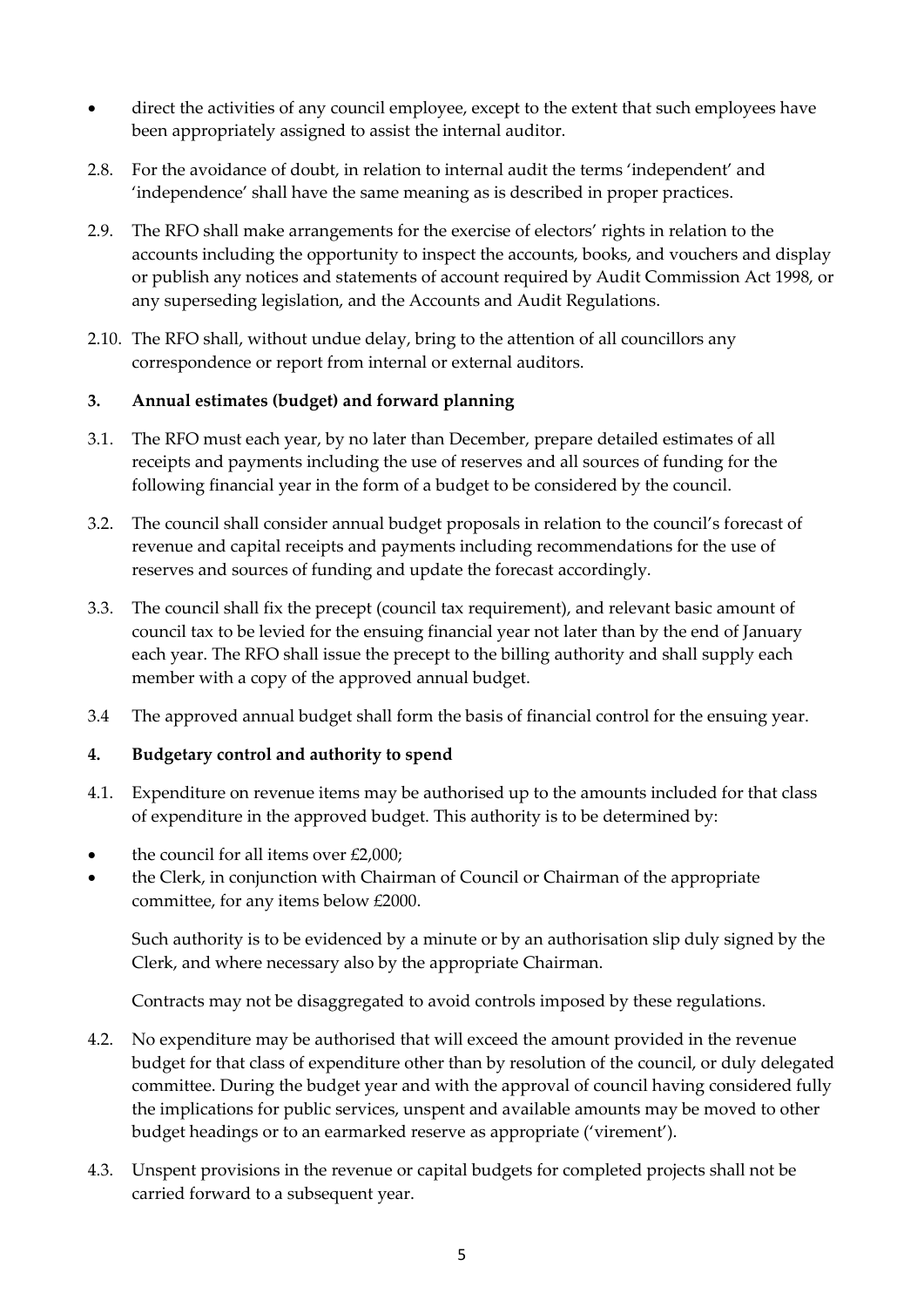- 4.4. The salary budgets are to be reviewed at least annually in December for the following financial year and such review shall be evidenced in meeting minutes. The RFO will inform committees of any changes impacting on their budget requirement for the coming year in good time.
- 4.5. In cases of extreme risk to the delivery of council services, the clerk may authorise revenue expenditure on behalf of the council which in the clerk's judgement it is necessary to carry out. Such expenditure includes repair, replacement or other work, whether or not there is any budgetary provision for the expenditure, subject to a limit of £1000. The Clerk shall report such action to the chairman as soon as possible and to the council as soon as practicable thereafter.
- 4.6. No expenditure shall be authorised in relation to any capital project and no contract entered into or tender accepted involving capital expenditure unless the council is satisfied that the necessary funds are available and the requisite borrowing approval has been obtained.
- 4.7. All capital works shall be administered in accordance with the council's standing orders and financial regulations relating to contracts.
- 4.8. The RFO shall regularly provide the council with a statement of receipts and payments to date under each head of the budgets, comparing actual expenditure to the appropriate date against that planned as shown in the budget. These statements are to be prepared at least at the end of each financial quarter and shall show explanations of material variances. For this purpose "material" shall be in excess of £100 or 15% of the budget.
- 4.9. Changes in earmarked reserves shall be approved by council as part of the budgetary control process.

## <span id="page-5-0"></span>**5. Banking arrangements and authorisation of payments**

- 5.1. The council's banking arrangements, including the bank mandate, shall be made by the RFO and approved by the council; banking arrangements may not be delegated to a committee. They shall be regularly reviewed for safety and efficiency.
- 5.2. The RFO shall prepare a schedule of payments requiring authorisation, forming part of the Agenda for the Meeting and, together with the relevant invoices, present the schedule to council. The council shall review the schedule for compliance and, having satisfied itself shall authorise payment by a resolution of the council. The approved schedule shall be ruled off and initialled by the Chairman of the Meeting. A detailed list of all payments shall be disclosed within or as an attachment to the minutes of the meeting at which payment was authorised. Personal payments (including salaries, wages, expenses and any payment made in relation to the termination of a contract of employment) may be summarised to remove public access to any personal information.
- 5.3. All invoices for payment shall be examined, verified and certified by the RFO to confirm that the work, goods or services to which each invoice relates has been received, carried out, examined and represents expenditure previously approved by the council.
- 5.4. The RFO shall examine invoices for arithmetical accuracy and analyse them to the appropriate expenditure heading. The RFO shall take all steps to pay all invoices submitted, and which are in order, at the next available council meeting.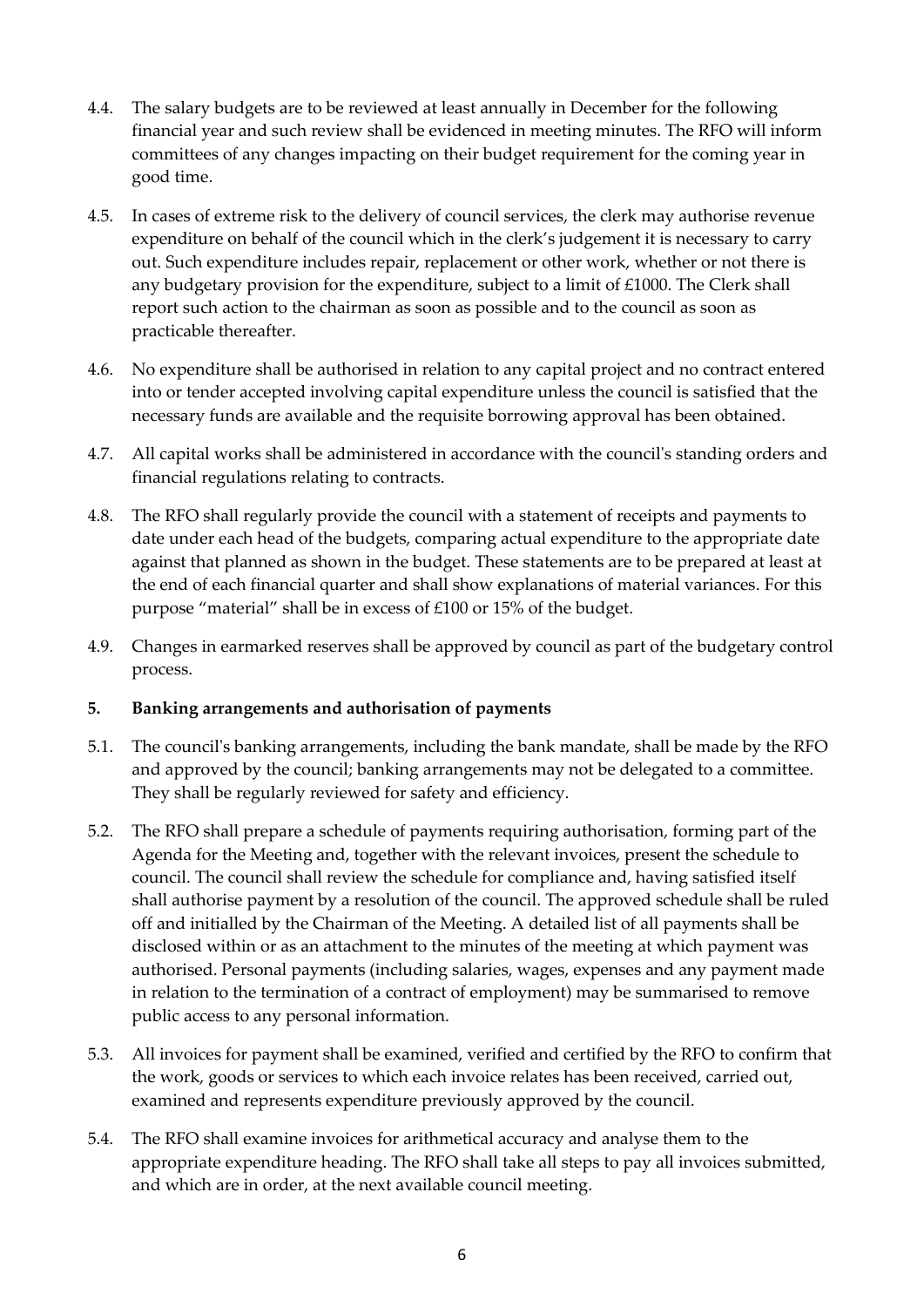- 5.5. The Clerk and RFO shall have delegated authority to authorise the payment of items only in the following circumstances:
	- a) If a payment is necessary to avoid a charge to interest under the Late Payment of Commercial Debts (Interest) Act 1998, and the due date for payment is before the next scheduled Meeting of council, where the Clerk and RFO certify that there is no dispute or other reason to delay payment, provided that a list of such payments shall be submitted to the next appropriate meeting of council;
	- b) An expenditure item authorised under 5.6 below (continuing contracts and obligations) provided that a list of such payments shall be submitted to the next appropriate meeting of council; or
	- c) fund transfers within the councils banking arrangements up to the sum of  $£10,000$ , provided that a list of such payments shall be submitted to the next appropriate meeting of council.
- 5.6. For each financial year the Clerk and RFO shall draw up a list of due payments which arise on a regular basis as the result of a continuing contract, statutory duty, or obligation (such as but not exclusively) Salaries, PAYE and NI, Superannuation Fund and regular maintenance contracts and the like for which council may authorise payment for the year provided that the requirements of regulation 4.1 (Budgetary Controls) are adhered to, provided also that a list of such payments shall be submitted to the next appropriate meeting of council.
- 5.8. In respect of grants a duly authorised committee shall approve expenditure within any limits set by council and in accordance with any policy statement approved by council. Any Revenue or Capital Grant in excess of £5,000 shall before payment, be subject to ratification by resolution of the council.
- 5.9. Members are subject to the Code of Conduct that has been adopted by the council and shall comply with the Code and Standing Orders when a decision to authorise or instruct payment is made in respect of a matter in which they have a disclosable pecuniary or other interest, unless a dispensation has been granted.
- 5.10. The council will aim to rotate the duties of members in these Regulations so that onerous duties are shared out as evenly as possible over time.
- 5.11. Any changes in the recorded details of suppliers, such as bank account records, shall be approved in writing by a Member.

## <span id="page-6-0"></span>**6. Instructions for the making of payments**

- 6.1. The council will make safe and efficient arrangements for the making of its payments.
- 6.2. Following authorisation under Financial Regulation 5 above, the council, a duly delegated committee or, if so delegated, the Clerk or RFO shall give instruction that a payment shall be made.
- 6.3. All payments shall be affected by cheque or other instructions to the council's bankers, or otherwise, in accordance with a resolution of council.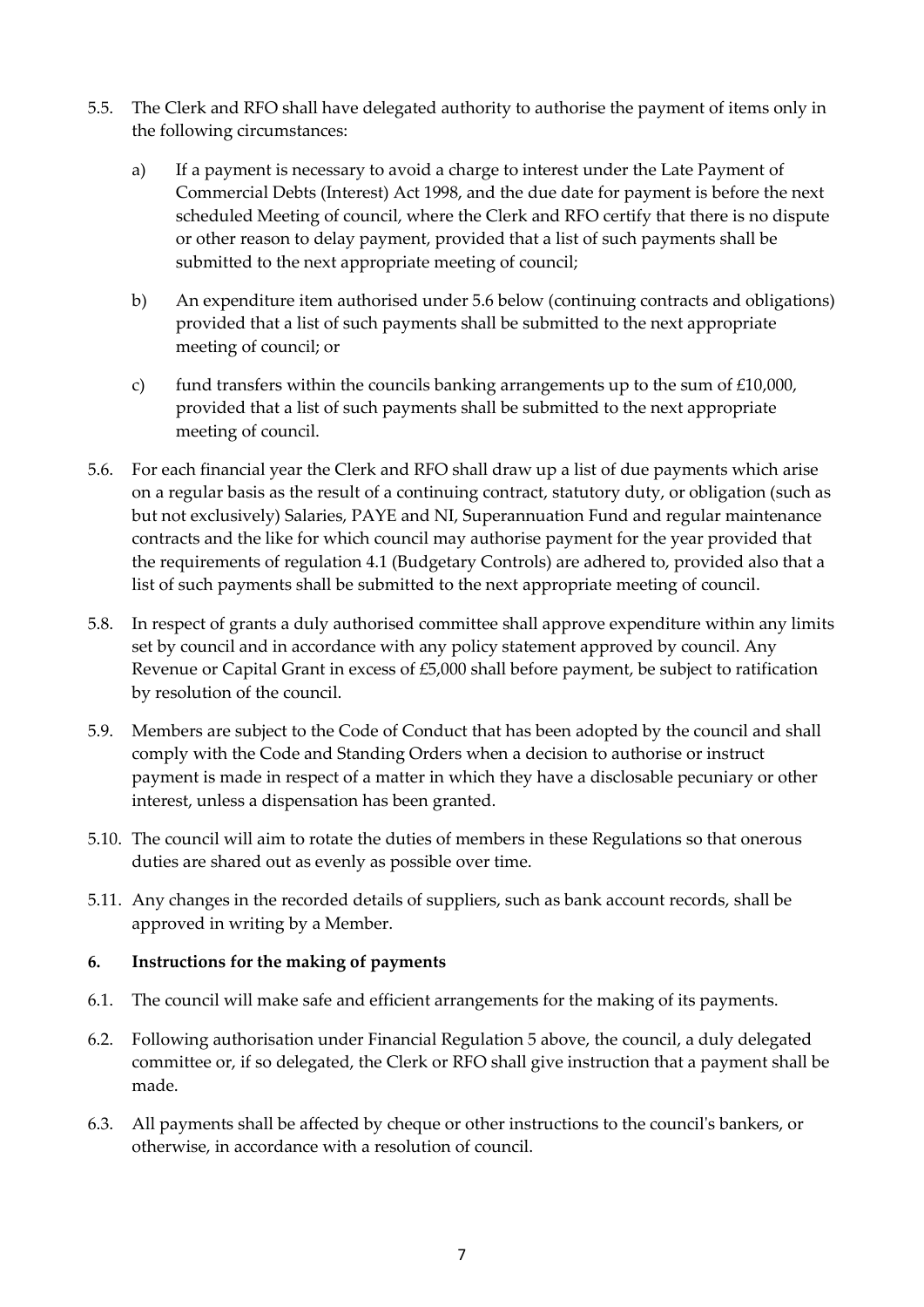- 6.4. Cheques or orders for payment drawn on the bank account in accordance with the schedule as presented to council or committee shall be signed by two members of council in accordance with a resolution instructing that payment. A member who is a bank signatory, having a connection by virtue of family or business relationships with the beneficiary of a payment, should not, under normal circumstances, be a signatory to the payment in question.
- 6.5. To indicate agreement of the details shown on the cheque or order for payment with the counterfoil and the invoice or similar documentation, the signatories shall each also initial the cheque counterfoil.
- 6.6. Cheques or orders for payment shall not normally be presented for signature other than at a council or committee meeting (including immediately before or after such a meeting). Any signatures obtained away from such meetings shall be reported to the council at the next convenient meeting.
- 6.7. If thought appropriate by the council, payment for utility supplies (energy, telephone and water) and any National Non-Domestic Rates may be made by variable direct debit provided that the instructions are signed by two members and any payments are reported to council as made. The approval of the use of a variable direct debit shall be renewed by resolution of the council at least every two years.
- 6.8. If thought appropriate by the council, payment for certain items (principally salaries) may be made by banker's standing order provided that the instructions are signed, or otherwise evidenced by two members are retained and any payments are reported to council as made. The approval of the use of a banker's standing order shall be renewed by resolution of the council at least every two years.
- 6.9. If thought appropriate by the council, payment for certain items may be made by BACS or CHAPS methods provided that the instructions for each payment are signed, or otherwise evidenced, by two authorised bank signatories, are retained and any payments are reported to council as made. The approval of the use of BACS or CHAPS shall be renewed by resolution of the council at least every two years.
- 6.10. If thought appropriate by the council payment for certain items may be made by internet banking transfer provided evidence is retained showing which members approved the payment.
- 6.11. Where a computer requires use of a personal identification number (PIN) or other password(s), for access to the council's records on that computer, a note shall be made of the PIN and Passwords and shall be handed to and retained by the Chairman of Council in a sealed dated envelope. This envelope may not be opened other than in the presence of two other councillors. After the envelope has been opened, in any circumstances, the PIN and / or passwords shall be changed as soon as practicable. The fact that the sealed envelope has been opened, in whatever circumstances, shall be reported to all members immediately and formally to the next available meeting of the council. This will not be required for a member's personal computer used only for remote authorisation of bank payments.
- 6.12. No employee or councillor shall disclose any PIN or password, relevant to the working of the council or its bank accounts, to any person not authorised in writing by the council or a duly delegated committee.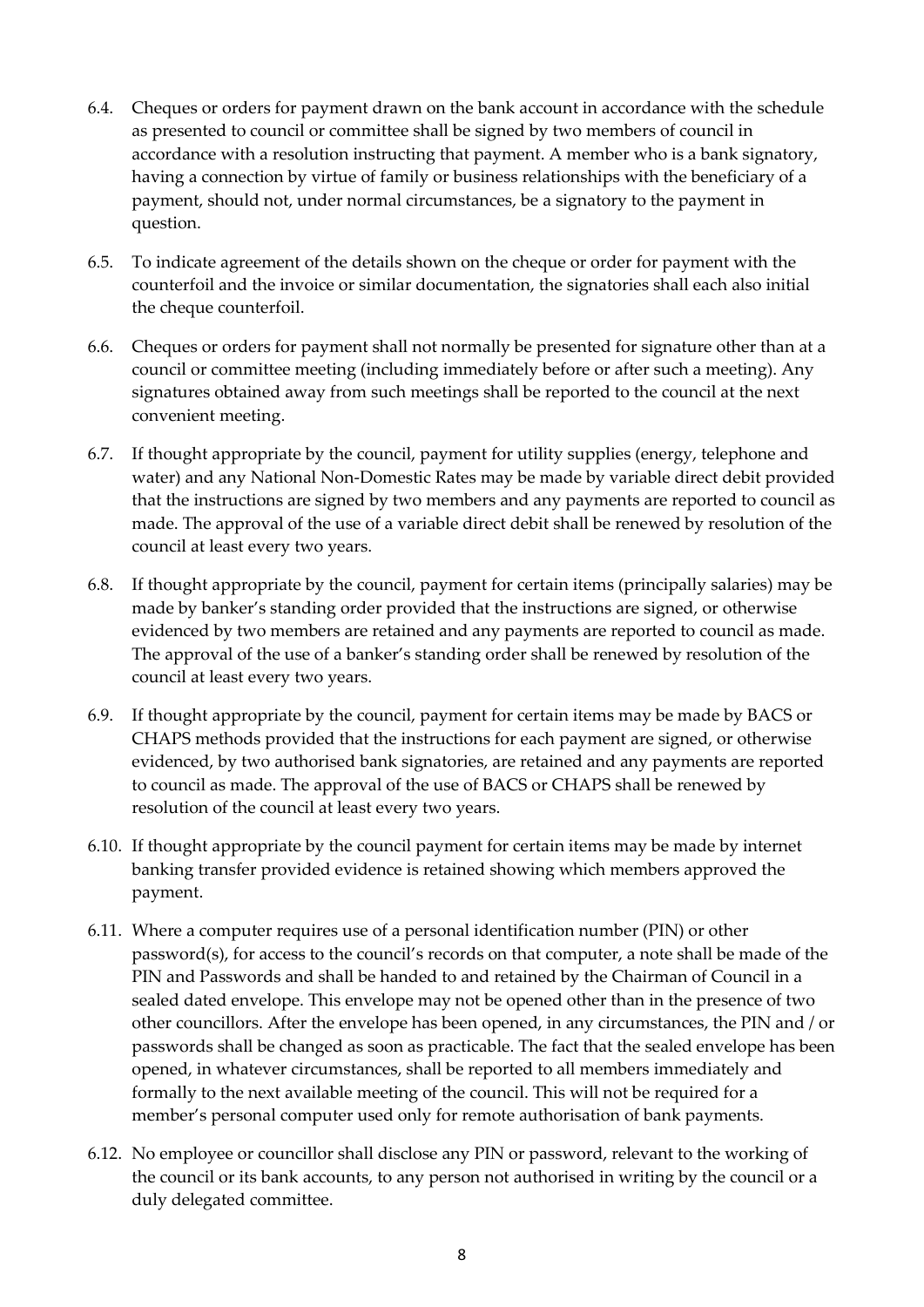- 6.13. Regular back-up copies of the records on any computer shall be made and shall be stored securely away from the computer in question, and preferably off site.
- 6.14. The council, and any members using computers for the council's financial business, shall ensure that anti-virus, anti-spyware and firewall software with automatic updates, together with a high level of security, is used.
- 6.15. Where internet banking arrangements are made with any bank, the Clerk/RFO shall be appointed as the Service Administrator. The bank mandate approved by the council shall identify a number of councillors who will be authorised to approve transactions on those accounts. The bank mandate will state clearly the amounts of payments that can be instructed by the use of the Service Administrator alone, or by the Service Administrator with a stated number of approvals.
- 6.16. Access to any internet banking accounts will be directly to the access page (which may be saved under "favourites"), and not through a search engine or e-mail link. Remembered or saved passwords facilities must not be used on any computer used for council banking work. Breach of this Regulation will be treated as a very serious matter under these regulations.
- 6.17. Changes to account details for suppliers, which are used for internet banking may only be changed on written hard copy notification by the supplier and supported by hard copy authority for change signed by the Clerk/RFO. A programme of regular checks of standing data with suppliers will be followed.
- 6.18. Any corporate credit card or trade card account opened by the council will be specifically restricted to use by the Clerk and RFO and shall be subject to automatic payment in full at each month-end. Personal credit or debit cards of members or staff shall not be used under any circumstances.
- 6.19. The council will not maintain any form of cash float. All cash received must be banked intact. Any payments made in cash by the Clerk or RFO (for example for postage or minor stationery items) shall be refunded on a regular basis, at least quarterly.

## <span id="page-8-0"></span>**7. Payment of salaries**

- 7.1. As an employer, the council shall make arrangements to meet fully the statutory requirements placed on all employers by PAYE and National Insurance legislation. The payment of all salaries shall be made in accordance with payroll records and the rules of PAYE and National Insurance currently operating, and salary rates shall be as agreed by council, or duly delegated committee.
- 7.2. Payment of salaries and payment of deductions from salary such as may be required to be made for tax, national insurance and pension contributions, or similar statutory or discretionary deductions must be made in accordance with the payroll records and on the appropriate dates stipulated in employment contracts, provided that each payment is reported to the next available council meeting, as set out in these regulations above.
- 7.3. No changes shall be made to any employee's pay, emoluments, or terms and conditions of employment without the prior consent of the council.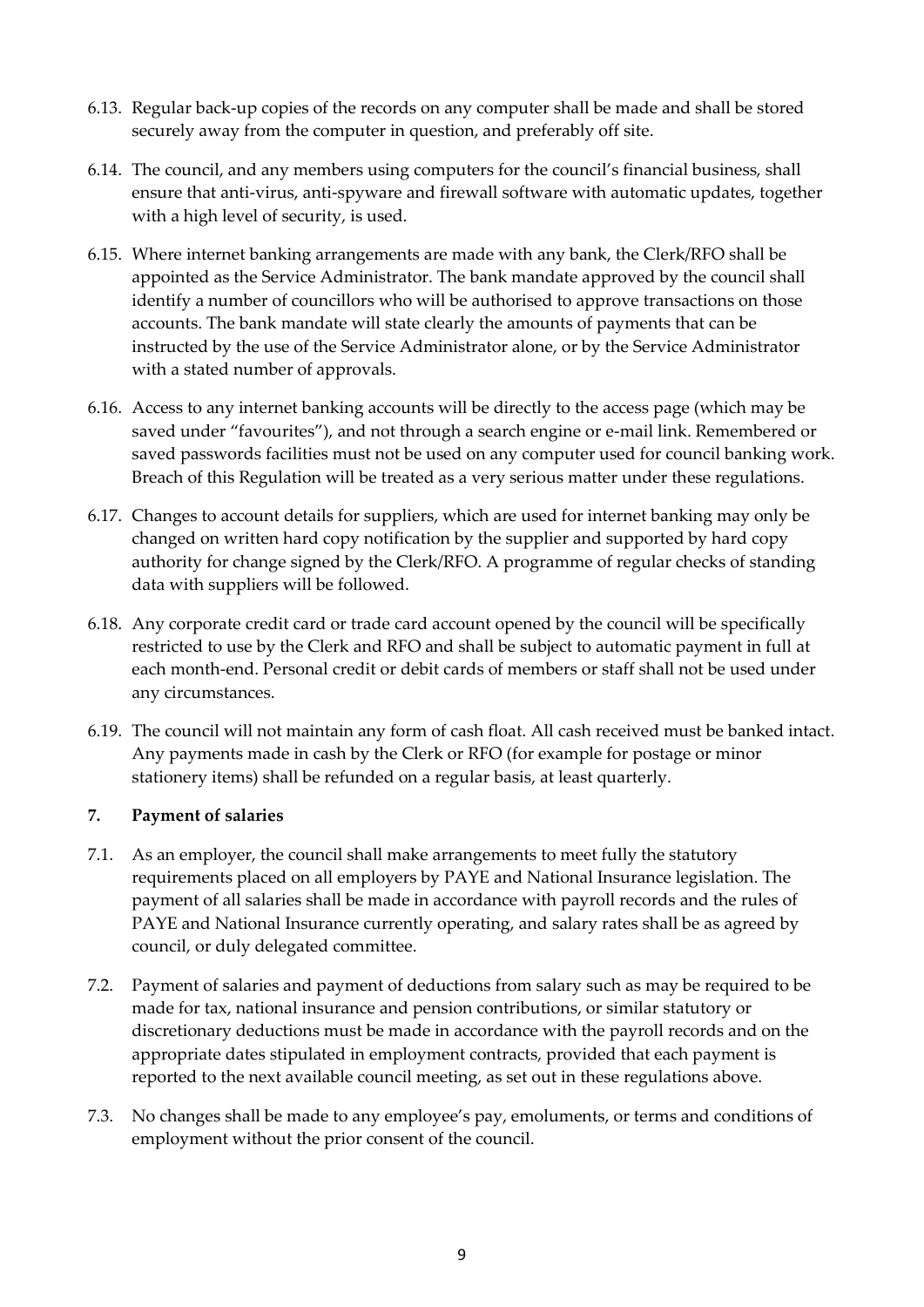- 7.4. Each and every payment to employees of net salary and to the appropriate creditor of the statutory and discretionary deductions shall be recorded in a separate confidential record (confidential cash book). This confidential record is not open to inspection or review (under the Freedom of Information Act 2000 or otherwise) other than:
	- a) by any councillor who can demonstrate a need to know;
	- b) by the internal auditor;
	- c) by the external auditor; or
	- d) by any person authorised under Audit Commission Act 1998, or any superseding legislation.
- 7.5. The total of such payments in each calendar month shall be reported with all other payments as made as may be required under these Financial Regulations, to ensure that only payments due for the period have actually been paid.
- 7.6. An effective system of personal performance management should be maintained for the senior officers.
- 7.7. Any termination payments shall be supported by a clear business case and reported to the council. Termination payments shall only be authorised by council.
- 7.8. Before employing interim staff, the council must consider a full business case.

#### <span id="page-9-0"></span>**8. Loans and investments**

- 8.1. All borrowings shall be affected in the name of the council, after obtaining any necessary borrowing approval. Any application for borrowing approval shall be approved by Council as to terms and purpose. The application for borrowing approval, and subsequent arrangements for the loan shall only be approved by full council.
- 8.2. Any financial arrangement which does not require formal borrowing approval from the Secretary of State/Welsh Assembly Government (such as Hire Purchase or Leasing of tangible assets) shall be subject to approval by the full council. In each case a report in writing shall be provided to council in respect of value for money for the proposed transaction.
- 8.3. The council will arrange with the council's banks and investment providers for the sending of a copy of each statement of account to the Chairman of the council at the same time as one is issued to the Clerk or RFO.
- 8.4. All loans and investments shall be negotiated in the name of the council and shall be for a set period in accordance with council policy.
- 8.5. The council shall consider the need for an Investment Strategy and Policy which, if drawn up, shall be in accordance with relevant regulations, proper practices and guidance. Any Strategy and Policy shall be reviewed by the council at least annually.
- 8.6. All investments of money under the control of the council shall be in the name of the council.
- 8.7. All investment certificates and other documents relating thereto shall be retained in the custody of the RFO.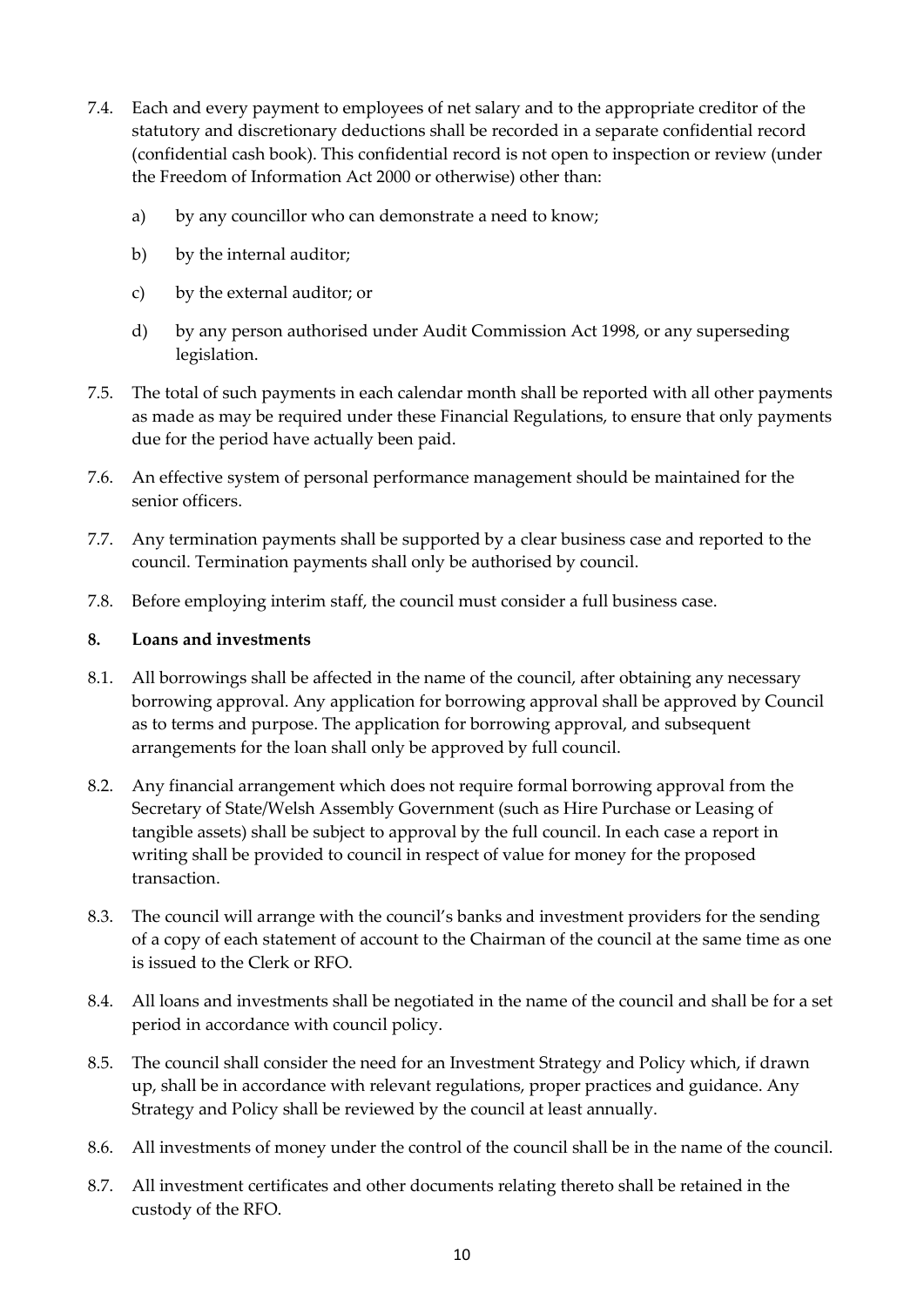8.8. Payments in respect of short term or long-term investments, including transfers between bank accounts held in the same bank, or branch, shall be made in accordance with Regulation 5 (Authorisation of payments) and Regulation 6 (Instructions for payments).

## <span id="page-10-0"></span>**9. Income**

- 9.1. The collection of all sums due to the council shall be the responsibility of and under the supervision of the RFO.
- 9.2. Particulars of all charges to be made for work done, services rendered or goods supplied shall be agreed annually by the council, notified to the RFO and the RFO shall be responsible for the collection of all accounts due to the council.
- 9.3. The council will review all fees and charges at least annually, following a report of the Clerk.
- 9.4. Any sums found to be irrecoverable and any bad debts shall be reported to the council and shall be written off in the year.
- 9.5. All sums received on behalf of the council shall be banked intact as directed by the RFO. In all cases, all receipts shall be deposited with the council's bankers with such frequency as the RFO considers necessary.
- 9.6. The origin of each receipt shall be entered on the paying-in slip.
- 9.7. Personal cheques shall not be cashed out of money held on behalf of the council.
- 9.8. The RFO shall promptly complete any VAT Return that is required. Any repayment claim due in accordance with VAT Act 1994 section 33 shall be made at least annually coinciding with the financial year end.
- 9.9. Where any significant sums of cash are regularly received by the council, the RFO shall take such steps as are agreed by the council to ensure that more than one person is present when the cash is counted in the first instance, that there is a reconciliation to some form of control such as ticket issues, and that appropriate care is taken in the security and safety of individuals banking such cash.

#### <span id="page-10-1"></span>**10. Orders for work, goods and services**

- 10.1. An official order or letter shall be issued for all work, goods and services unless a formal contract is to be prepared or an official order would be inappropriate. Copies of orders shall be retained.
- 10.2. Order books shall be controlled by the RFO.
- 10.3. All members and officers are responsible for obtaining value for money at all times. An officer issuing an official order shall ensure as far as reasonable and practicable that the best available terms are obtained in respect of each transaction, usually by obtaining three or more quotations or estimates from appropriate suppliers, subject to any de minimis provisions in Regulation 11.1 below.
- 10.4. A member may not issue an official order or make any contract on behalf of the council.

## <span id="page-10-2"></span>**11. Contracts**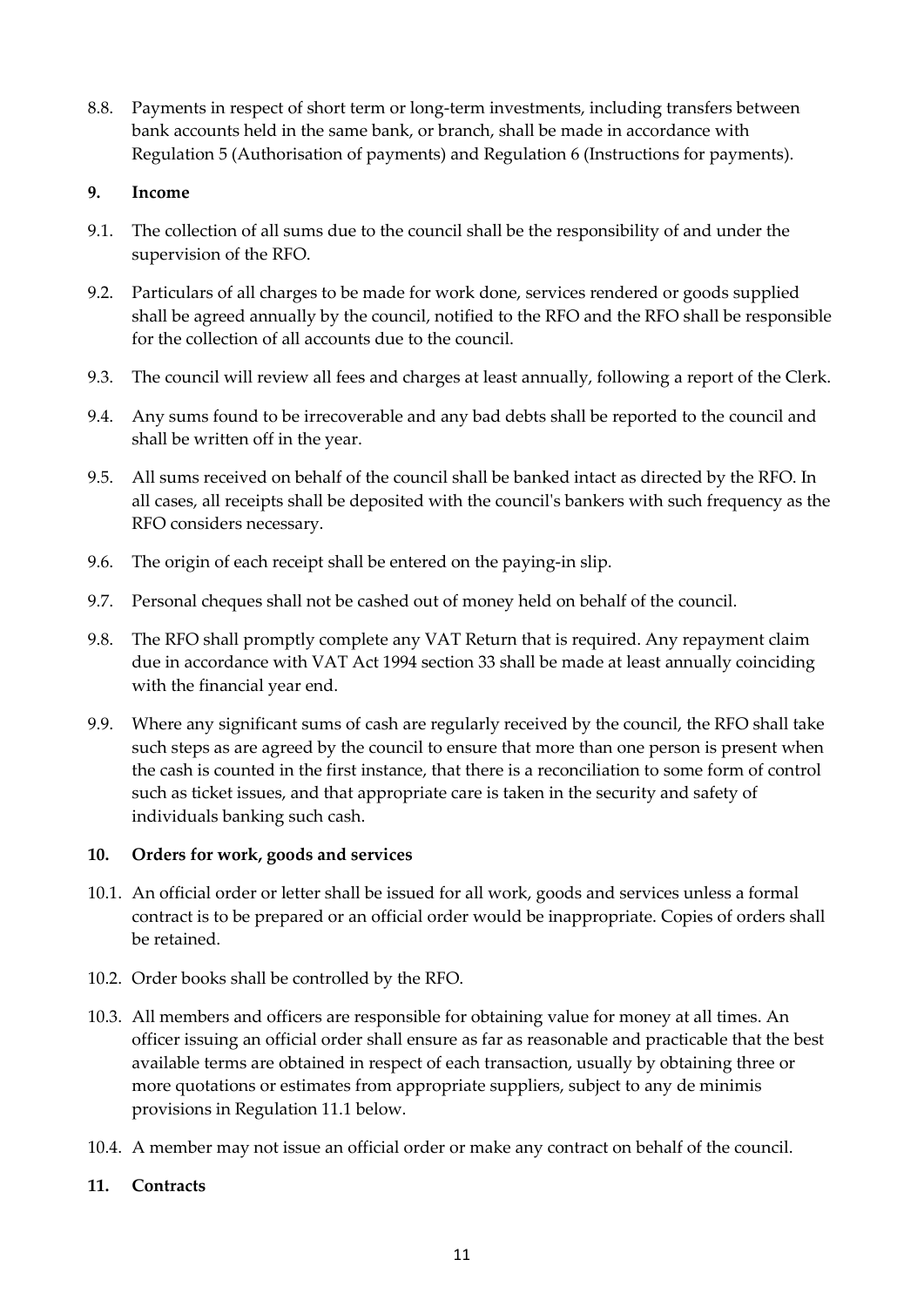- 11.1. Procedures as to contracts are laid down as follows:
	- a) Every contract shall comply with these financial regulations, and no exceptions shall be made otherwise than in an emergency provided that this regulation need not apply to contracts which relate to items (i) to (vi) below:
		- i. for the supply of gas, electricity, water, sewerage and telephone services;
		- ii. for specialist services such as are provided by legal professionals acting in disputes;
		- iii. for work to be executed or goods or materials to be supplied which consist of repairs to or parts for existing machinery or equipment or plant;
		- iv. for work to be executed or goods or materials to be supplied which constitute an extension of an existing contract by the council;
		- v. for additional audit work of the external auditor up to an estimated value of  $£500$ (in excess of this sum the Clerk and RFO shall act after consultation with the Chairman and Vice Chairman of council); and
		- vi. for goods or materials proposed to be purchased which are proprietary articles and / or are only sold at a fixed price.
	- b) Where the council intends to procure or award a public supply contract, public service contract or public works contract as defined by The Public Contracts Regulations 2015 ("the Regulations") which is valued at  $£25,000$  or more, the council shall comply with the relevant requirements of the Regulations<sup>2</sup>.
	- c) The full requirements of The Regulations, as applicable, shall be followed in respect of the tendering and award of a public supply contract, public service contract or public works contract which exceed thresholds in The Regulations set by the Public Contracts Directive 2014/24/EU (which may change from time to time)<sup>3</sup>.
	- d) When applications are made to waive financial regulations relating to contracts to enable a price to be negotiated without competition the reason shall be embodied in a recommendation to the council.
	- e) Such invitation to tender shall state the general nature of the intended contract and the Clerk shall obtain the necessary technical assistance to prepare a specification in appropriate cases. The invitation shall in addition state that tenders must be addressed to the Clerk in the ordinary course of post. Each tendering firm shall be supplied with a specifically marked envelope in which the tender is to be sealed and remain sealed until the prescribed date for opening tenders for that contract.
	- f) All sealed tenders shall be opened at the same time on the prescribed date by the Clerk in the presence of at least one member of council.

<sup>&</sup>lt;sup>2</sup> The Regulations require councils to use the Contracts Finder website to advertise contract opportunities, set out the procedures to be followed in awarding new contracts and to publicise the award of new contracts <sup>3</sup> Thresholds currently applicable are:

a) For public supply and public service contracts 209,000 Euros (£181,302)

b) For public works contracts 5,225,000 Euros (£4,551,413)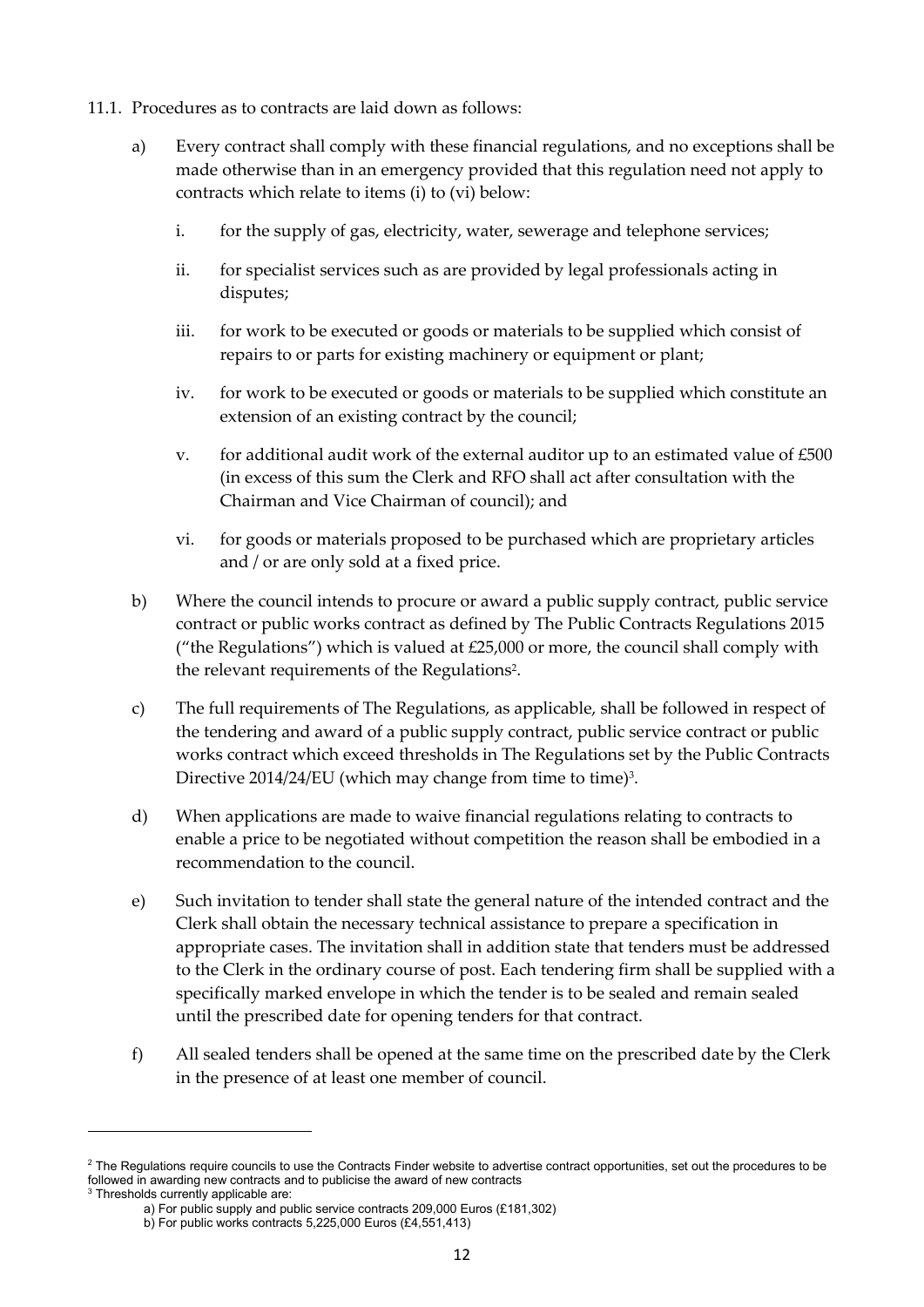- g) Any invitation to tender issued under this regulation shall be subject to Standing Orders and shall refer to the terms of the Bribery Act 2010.
- h) When it is to enter into a contract of less than  $£25,000$  in value for the supply of goods or materials or for the execution of works or specialist services other than such goods, materials, works or specialist services as are excepted as set out in paragraph (a) the Clerk or RFO shall obtain 3 quotations (priced descriptions of the proposed supply); where the value is below £1,000 and above £100 the Clerk or RFO shall strive to obtain 3 estimates. Otherwise, Regulation 10.3 above shall apply.
- i) The council shall not be obliged to accept the lowest or any tender, quote or estimate.
- j) Should it occur that the council, or duly delegated committee, does not accept any tender, quote or estimate, the work is not allocated and the council requires further pricing, provided that the specification does not change, no person shall be permitted to submit a later tender, estimate or quote who was present when the original decisionmaking process was being undertaken.

## <span id="page-12-0"></span>**12. Payments under contracts for building or other construction works**

- 12.1. Payments on account of the contract sum shall be made within the time specified in the contract by the RFO upon authorised certificates of the architect or other consultants engaged to supervise the contract (subject to any percentage withholding as may be agreed in the particular contract).
- 12.2. Where contracts provide for payment by instalments the RFO shall maintain a record of all such payments. In any case where it is estimated that the total cost of work carried out under a contract, excluding agreed variations, will exceed the contract sum of 5% or more a report shall be submitted to the council.
- 12.3. Any variation to a contract or addition to or omission from a contract must be approved by the council and Clerk to the contractor in writing, the council being informed where the final cost is likely to exceed the financial provision.

#### <span id="page-12-1"></span>**13. Stores and equipment**

- 13.1. The officer in charge of each section shall be responsible for the care and custody of stores and equipment in that section.
- 13.2. Delivery notes shall be obtained in respect of all goods received into store or otherwise delivered and goods must be checked as to order and quality at the time delivery is made.
- 13.3. Stocks shall be kept at the minimum levels consistent with operational requirements.
- 13.4. The RFO shall be responsible for periodic checks of stocks and stores at least annually.

#### <span id="page-12-2"></span>**14. Assets, properties and estates**

14.1. The Clerk shall make appropriate arrangements for the custody of all title deeds and Land Registry Certificates of properties held by the council. The RFO shall ensure a record is maintained of all properties held by the council, recording the location, extent, plan, reference, purchase details, nature of the interest, tenancies granted, rents payable and purpose for which held in accordance with Accounts and Audit Regulations.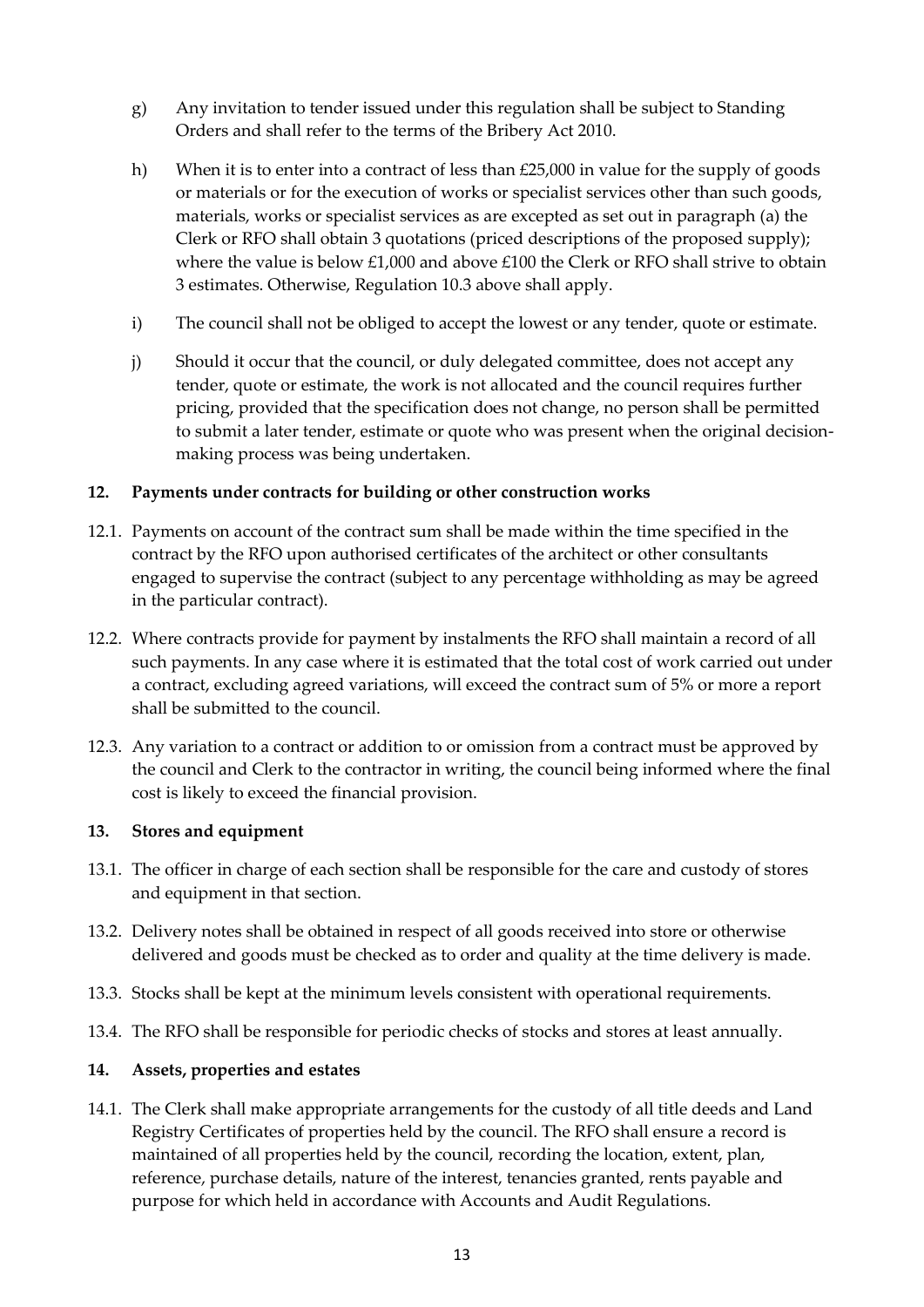- 14.2. No tangible moveable property shall be purchased or otherwise acquired, sold, leased or otherwise disposed of, without the authority of the council, together with any other consents required by law, save where the estimated value of any one item of tangible movable property does not exceed £50.
- 14.3. No real property (interests in land) shall be sold, leased or otherwise disposed of without the authority of the council, together with any other consents required by law. In each case a report in writing shall be provided to council in respect of valuation and surveyed condition of the property (including matters such as planning permissions and covenants) together with a proper business case (including an adequate level of consultation with the electorate).
- 14.4. No real property (interests in land) shall be purchased or acquired without the authority of the full council. In each case a report in writing shall be provided to council in respect of valuation and surveyed condition of the property (including matters such as planning permissions and covenants) together with a proper business case (including an adequate level of consultation with the electorate).
- 14.5. Subject only to the limit set in Regulation 14.2 above, no tangible moveable property shall be purchased or acquired without the authority of the full council. In each case a report in writing shall be provided to council with a full business case.
- 14.6. The RFO shall ensure that an appropriate and accurate Register of Assets and Investments is kept up to date. The continued existence of tangible assets shown in the Register shall be verified at least annually, possibly in conjunction with a health and safety inspection of assets.

## <span id="page-13-0"></span>**15. Insurance**

- 15.1. Following the annual risk assessment (per Regulation 17), the RFO shall effect all insurances and negotiate all claims on the council's insurers in consultation with the Clerk.
- 15.2. The RFO shall keep a record of all insurances effected by the council and the property and risks covered thereby and annually review it.
- 15.3. The RFO shall be notified of any loss liability or damage or of any event likely to lead to a claim, and shall report these to council at the next available meeting.
- 15.4. All appropriate members and employees of the council shall be included in a suitable form of security or fidelity guarantee insurance which shall cover the maximum risk exposure as determined by the council, or duly delegated committee.

## <span id="page-13-1"></span>**16. Risk management**

- 16.1. The council is responsible for putting in place arrangements for the management of risk. The Clerk with the RFO shall prepare, for approval by the council, risk management policy statements in respect of all activities of the council. Risk policy statements and consequential risk management arrangements shall be reviewed by the council at least annually.
- 16.2. When considering any new activity, the Clerk with the RFO shall prepare a draft risk assessment including risk management proposals for consideration and adoption by the council.